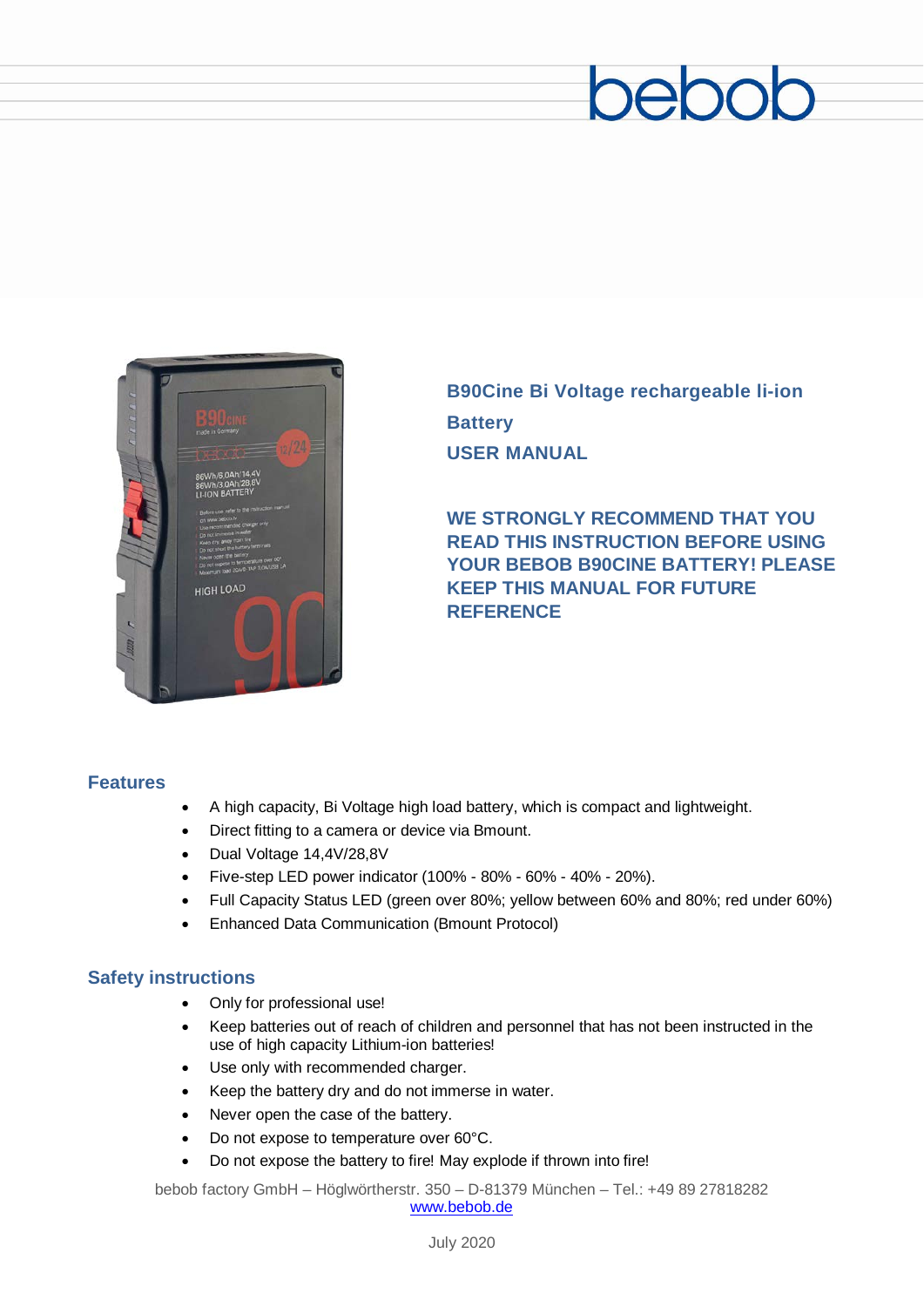- Maximum Load 20.0A (under 14,4V and 28,8V)
- Do not put the battery on a device when the red charging LED flashes.
- Handle with care! Do not throw! Do not drop!

#### **Charging**

- Never load unattended
- Wait 30 Minutes after discharge before you put the battery on a charger.
- The bebob B90CINE battery can be charged with an external Bmount bebob charger (or equivalent).
- Approximate charge time may vary depending on charger and temperature.
- bebob B90CINE can be charged in ambient temperature for optimum performance at 10°C  $-30^{\circ}$ C.
- bebob B90CINE batteries can be recharged in any charge condition.
- Fuel Gauge Flashing led indicates State of Charge during Charging Process.

#### **Discharging**

- Maximum load is 20.0A. When using the battery with video or lighting equipment, power consumption of the equipment must be 20.0A or below. For the protection of the battery, a load of 20.0A or over may activate the internal protection circuit and stop supply of power. In this case the Fuse will self-rest after a couple of minutes
- The battery can be used in ambient temperature of  $-20^{\circ}$ C  $-$  + 55 $^{\circ}$ C.
- Never connect several B90CINE in series

#### **Storage**

- Storage temperature range is  $20^{\circ}$ C ~ +  $35^{\circ}$ C (<85% humidity).
- To store the battery for a long period (longer than 4 Weeks), the battery should be charged between 50% and 75%. The battery should be recharged every 4 Weeks.
- After storage some self-discharge will occur. Before re-use it is advisable to recharge the battery fully.

#### **Warranty**

- The B90CINE is covered by a 2 years unconditional warranty on all parts, except the cells.
- The cells are covered by a 2-year warranty, 80% of the original capacity.
- For warranty issues or if you have any additional questions, please contact the appropriate bebob distributor listed at [www.bebob.de.](http://www.bebob.de/)

#### **Disposal**

• The B90CINE battery has to be disposed within a dedicated collection container for used device batteries. Please be aware that only empty batteries are allowed for disposal in collection containers. In case the battery is not completely discharged, precautions against a potential short-circuit have to be taken.

bebob factory GmbH – Höglwörtherstr. 350 – D-81379 München – Tel.: +49 89 27818282 [www.bebob.de](http://www.bebob.de/)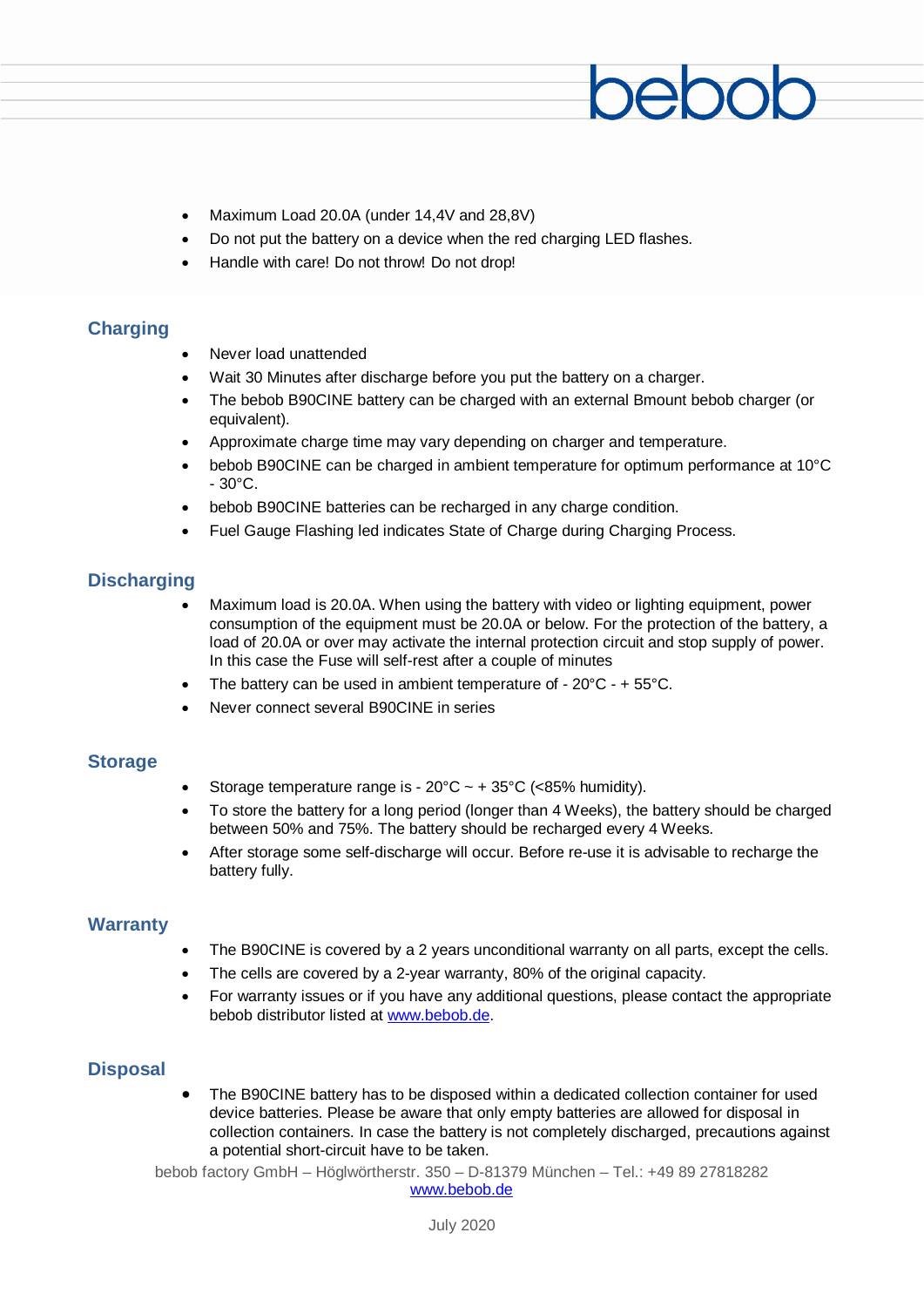# **Specifications**

| Model                         | <b>B90CINE</b>                                          |
|-------------------------------|---------------------------------------------------------|
| <b>Mount</b>                  | <b>Bmount</b>                                           |
| Capacity                      | 86Wh                                                    |
| Voltage                       | 14,4V / 28,8V DC                                        |
| <b>Maximum Output Voltage</b> | 16,8 V / 33,6V DC                                       |
| <b>End Voltage</b>            | 12,0 V /24,0V                                           |
| Cells                         | Lithium-Ion Trimix HL made in Japan                     |
| Max. Discharge Current        | 20.0A                                                   |
| <b>Twist D-Tap</b>            | 13,2V max 2,5A                                          |
| <b>USB Port</b>               | 5V, 1.0A                                                |
| <b>Fuel Gauge</b>             | 5-Step LED                                              |
| <b>Status</b>                 | Green: Full Capacity over 80%                           |
|                               | Yellow: Full Capacity between 60 and 80%                |
|                               | Red: Full Capacity under 60%                            |
| Weight                        | $0,66$ Kg                                               |
| Dimensions (WXHXD)            | 94x144x39mm                                             |
| Chargers                      | Bebob Bmount or Equivalent                              |
| Charging time (bebob BS2/BS4) | 6 Hours                                                 |
| <b>Operating Temp. Range</b>  | Charge: + $10^{\circ}$ C ~ + $30^{\circ}$ C recommended |
|                               | Discharge: - $20^{\circ}$ C ~ + $55^{\circ}$ C          |
|                               | Storage:- $20^{\circ}$ C ~ + 35 $^{\circ}$ C (<85% RH)  |

bebob

bebob factory GmbH – Höglwörtherstr. 350 – D-81379 München – Tel.: +49 89 27818282 [www.bebob.de](http://www.bebob.de/)